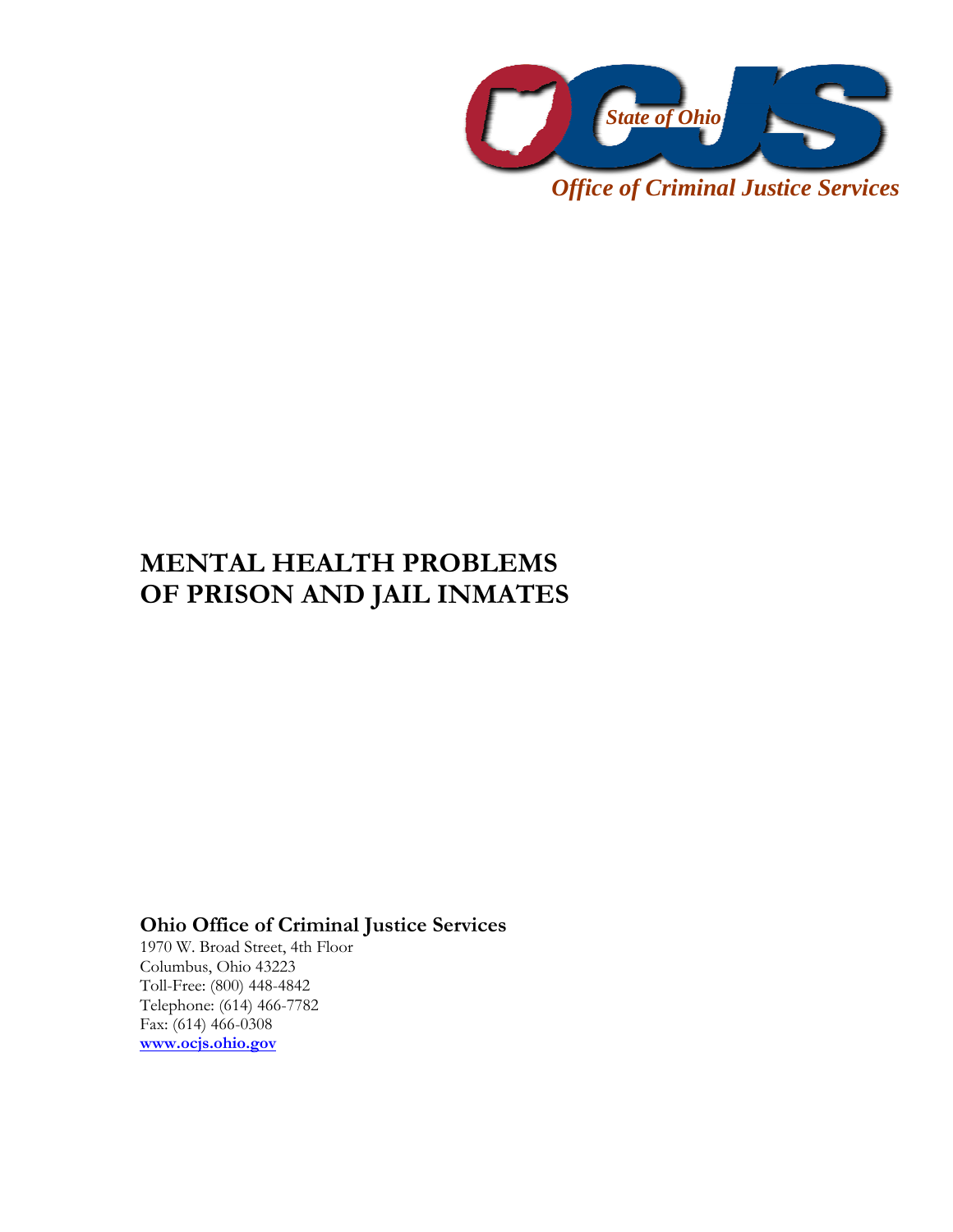## **MENTAL HEALTH PROBLEMS OF PRISON AND JAIL INMATES**

On September 6, 2006, the Bureau of Justice Statistics released the special report *Mental Health Problems of Prison and Jail Inmates*. The following data come from this report. A link to the full report can be found on the Bureau of Justice Statistics web site: http://www.ojp.usdoj.gov/bjs/pub/pdf/mhppji.pdf.

Interviews with state and federal prisoners and jail inmates indicated that at midyear 2005, more than half of all prison and jail inmates had a mental health problem. Mental health problems were defined to include either a recent history of mental illness (clinical diagnosis or treatment by a mental health professional) or symptoms of a mental health problem (based on criteria specified in the *Diagnostic and Statistical Manual of Mental Disorders*, fourth edition) within 12 months prior to being interviewed. Fifty-six percent of state prisoners, 45 percent of federal prisoners, and 64 percent of jail inmates had a mental health problem.

## **Characteristics of prison and jail inmates with mental health problems**

- Female prison and jail inmates had much higher rates of mental health problems than did male prison and jail inmates.
- White prison and jail inmates were more likely than black or Hispanic prison and jail inmates to have a mental health problem.
- Prison and jail inmates age 24 or younger had the highest rate of mental health problems. Those 55 or older had the lowest rate of mental health problems.
- Those prison and jail inmates who had a mental health problem were twice as likely as prisoners and inmates without a mental health problem to have been homeless in the year before their incarceration.
- Compared to those prison and jail inmates who did not have a mental health problem, almost twice as many of those who did have a mental health problem said that they lived in a foster home, agency, or institution growing up.
- A smaller percentage of those prison and jail inmates who had a mental health problem reported having been employed in the month before their arrest than those who did not have a mental health problem.
- Prison and jail inmates who had a mental health problem were much more likely to report being physically or mentally abused in the past.
- Prison and jail inmates with a mental health problem were more likely than those without to have a caregiver who was a substance abuser.
- Prison and jail inmates with mental health problems were also shown to have higher rates of substance dependence or abuse than those without a mental health problem. Those with a mental health problem were more likely to report dependence or abuse of drugs than of alcohol.
- Approximately one-third of state prison and jail inmates said they used drugs at the time of their arrest. Marijuana or hashish was the drug most commonly used in the month before the offense.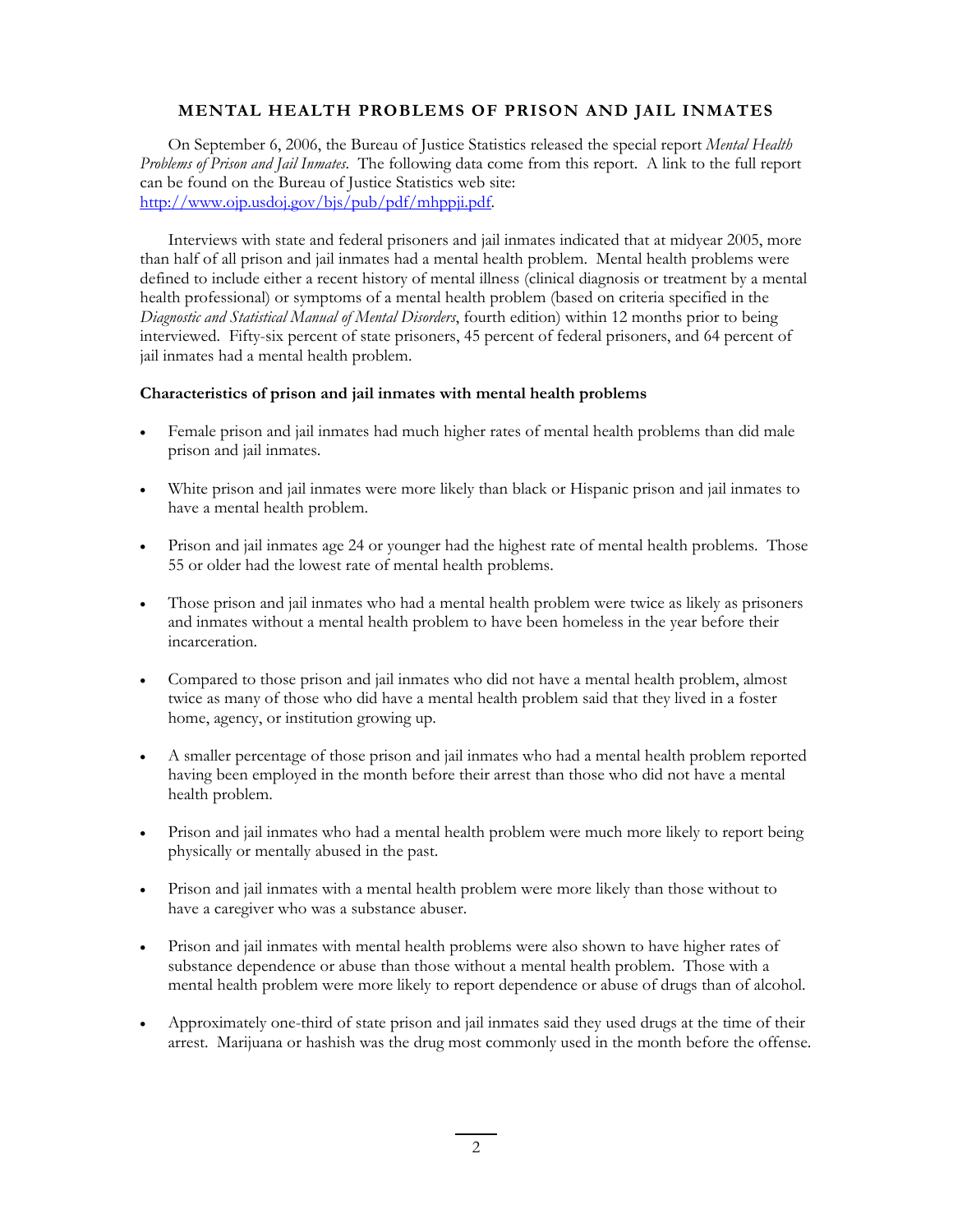- Among state prisoners, a slightly higher percentage of individuals with mental health problems had as their most serious offense a violent crime. Across all offenses committed by state prisoners with mental health problems, robbery was the most common serious offense (14 percent), followed by drug trafficking (13 percent) and homicide (12 percent).
- Convicted violent offenders with mental health problems were just as likely as those without to have used a weapon during the offense.
- State prisoners with a mental health problem had a mean maximum sentence that was five months longer than those without a mental health problem. In contrast, jailed inmates with a mental health problem had a mean sentence five months shorter than that for jail inmates without a mental health problem.
- Prison and jail inmates with a mental health problem had a larger number of prior probation or incarceration sentences than those without a mental health problem.
- State prisoners with a mental health problem had the highest rate of mental health treatment, followed by federal prisoners and jail inmates. Medication for the mental health problem was the most common type of treatment inmates received upon admission to prison or jail.
- Prison and jail inmates with a mental health problem were more likely than those without to have been charged with breaking facility rules.